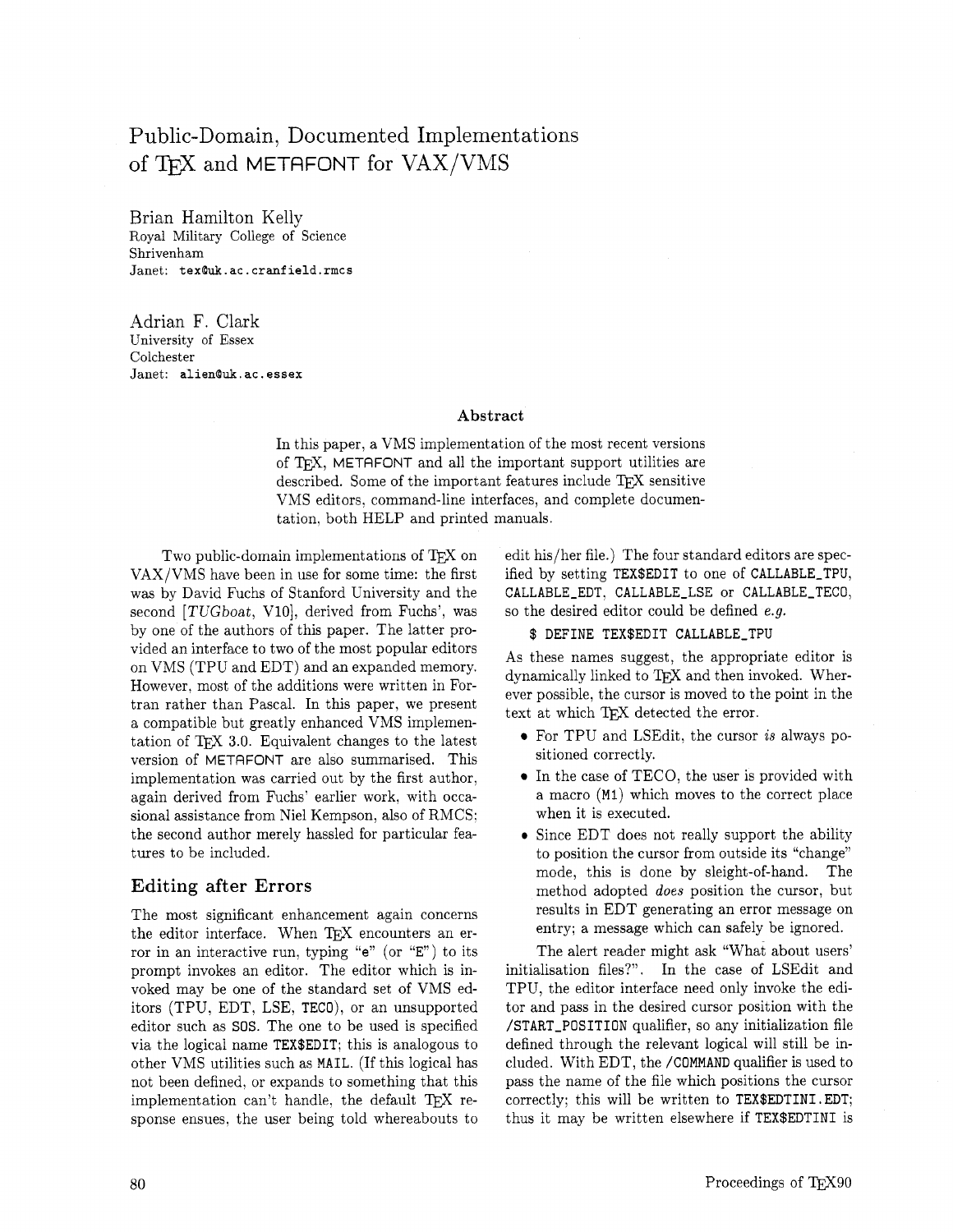defined as a suitable logical name. If the logical name EDTINI is defined, then the initialization file arranges to execute the commands in the file indicated by this logical after the cursor has been positioned. With TECO, things get more complicated: according to the documentation, the callable version of TECO is supposed to accept a parameter defining the initialization file; however. this doesn't work. Many hours spent poring over a trace of the execution of TECOSHR revealed that the code to interpret this third parameter is bypassed. Therefore,  $T_{F}X$  redefines the logical TEC\$INIT to reference its initialization file (which is written to TEX\$TECOINI .EDT). Any user's initialization previously defined in this logical will first be included in the new file, before the cursor positioning macro is defined into register **91.** After editing is completed, the original definition of TEC\$INIT is restored, if there was one.

Any other translation of TEX\$EDIT is considered to be a DCL command to be executed in a subprocess. (This may, of course, be a command procedure, in which case the equivalence string will commence with an **"Q** character.) Three arguments are passed to the DCL command: the name of the file to edit, and the line and column at which the error was detected. (These latter numbers are onebased, i.e. the first character of the file is at line 1, column 1.) TEX examines the status returned by this DCL command or command procedure. Any error status causes T<sub>E</sub>X to revert to its default behaviour, exiting after telling the user where the file should be edited.

After the error has been corrected, the editor may be exited, creating a new version of the input file. At this point, control returns to TEX, so that the user may fix the problem within T<sub>E</sub>X and continue with the run if he or she so wishes. This feature permits several errors to be corrected in a single T<sub>E</sub>X execution; however, it is important to realise that *QX* continues to process the original  $(i.e.,$  incorrect) file. However, further invocations of the editor will read in the latest version of the source file. (In the case of LSEdit and TPU, this implementation is able to recognize that the user has quit from the editor without writing a new file, and under these circumstances the original file will continue to be read until a new version is written.) It is not possible to make this discrimination with other editors, although a warning status returned by an editor run in a sub-process will be interpreted in this same manner. The dvi and log files continue to be written in the usual fashion.

Some criticism has been directed at the authors for continuing to process the T $EX$  source after performing an edit. It has been suggested that the description of the "E" option in The T<sub>E</sub>Xbook [p.32] implies that  $T_{\text{F}}X$  must exit after performing the edit, just like typing "X." However, experience has shown the usefulness of being able to perform further edits (not the least of which is that IATEX's auxiliary files get completed correctly). The user can always type Control-Y to abort  $TFX$  if he/she considers that the error is too severe to permit sensible recovery after editing. All files created by itself in the current run (dvi, lis, aux, etc.), will then be discarded, although the new source file(s) written by the editor will be retained.

## Diagnostic Feedback whilst Editing

Another feature of this implementation, relating to the language-sensitive editor, LSE, is unconnected with the use of that editor from  $T_{F}X$ 's error prompt. However, it does prove extremely useful when used the other way round, *i.e.* when  $TFX$  is invoked from within the language-sensitive editor by use of the latter's COMPILE command. The definition of "language" IATEX for LSE includes the following:

**/CAPABILITIES=DIAGNOSTICS** - **/COMPILE-COMMAND=** - **"LATEX /BATCH 'LSE\$FILE'"** -

(Similar definitions could be provided for the "languages" TEX and SLITEX.) As TEX runs, in batch mode, all error messages are written in  $T<sub>E</sub>X$ 's normal format to the log file, and are written additionally in the diagnostics file in a format defined by DEC. After processing has been completed, control is returned to LSEdit and the latter's REVIEW command will then read in the diagnostics file. By using the NEXT STEP and PREVIOUS STEP commands, each error report in the REVIEW window may be highlighted; the GOT0 SOURCE command will then position the cursor at that point in the relevant source file at which the error was detected. (It is not recommended that LSEdit be invoked from within *QX*  when generating a diagnostics file, because the latter will not be available to LSEdit until TEX completes its processing.)

### Command-Line Interface

Another major improvement offered by the new implementation is that it provides a proper commandline interface to DCL via a .CLD (command definition) file. The DCL commands defined in this file may be made available to the user's process by saying:

#### \$ SET COMMAND TEX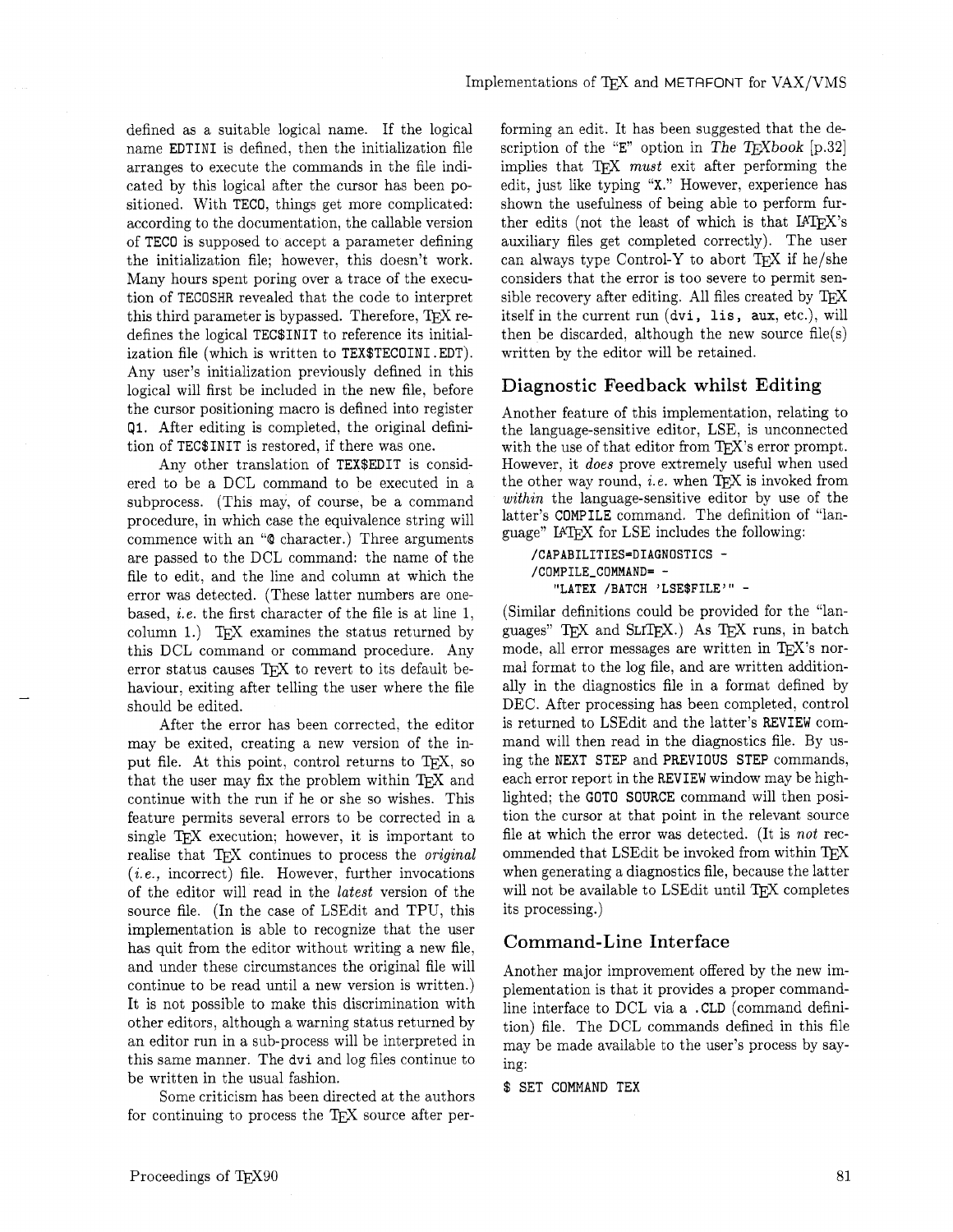This is usually done in the command procedure which establishes logical names and DCL symbols needed by TFX. However, this DCL operation is quite slow, so it is better performed (once only) by the system manager and installed in the standard SYS\$SHARE : DCLTABLES . EXE file.

The DCL command TEX supports the following qualifiers:

- /BATCH which tells  $T$  $E$ X to start running in batch mode
- /BIG to use the big-memory version of  $T_F X$
- $/DIAGNOSTICS = filename$  for specifying the name of the LSE diagnostics file. If no file specification is provided. TEX will use the name of the first file input, with an extension of .DIA
- /DVI-FILE=filename for overriding the default name of the resulting **dvi** file. If this qualifier is not supplied, the name of the **dvi** file is the same as that of the first file input, with an extension of . DVI
	- This qualifier may be negated (/NODVI-FILE) and will then suppress generation of the **dvi** file. This can be useful when making the first one or two passes over IATFX source files to generate all cross-references and BIBTEX citations. The log file will report that no **dvi** file was generated, but it will also say how large it would have been.
- /FORMAT=filename to specify the name of the format file; this defaults to

TEX\$FORMATS:PLAIN.FMT

Other DCL verbs can be defined such that LATEX invokes the image of TFX with **/FORMAT=TEX\$FORMATS:LPLAIN.FMT** as default, etc.

- /INITEX to invoke iniTEX rather than TEX; iniTEX is used to build format (.FMT) files. As an amusing aside, when this command definition file was first written, it defined INITEX as a verb. Later that night the operators discovered that attempting to INITIALIZE a magnetic tape for backup actually invoked iniT<sub>E</sub>X: DCL only looks at the first four characters of a command verb!
- /LOG\_FILE=filename to override the default name of  $TFX$ 's transaction log-file. If this qualifier is not supplied, the name of the log-file is based on that of the first file input, but with an extension of .LIS.

This qualifier may be negated (/NOLOG-FILE) to suppress generation of a log file.

/TRIP invokes a version of TFX which has arrays of the correct sizes for the TRIP test.

The TEX command also accepts a single parameter, which is normally the name of the file to be processed. Its default extension is, of course, .TEX. However, the entire command line is used for this parameter, and is folded to lowercase (DCL having "kindly" converted it to uppercase) before sees it, so that one can include most  $T_{E}X$  commands on the DCL command line. (They must, of course, be commands which contain no upper-case letters). Recent development work on METAFONT revealed that it was easier to require that strings containing multiple commands, with embedded spaces, should be entered as a standard DCL quoted string, replacing the usual single parameter of a file name. Since this quoting will preserve lowercase letters correctly, a future update of this TFX implementation will remove the folding to lowercase; this new version **will**  permit the insertion of uppercase letters where desired in command lines.

If any input file cannot be found in the current directory, TEX looks in the directory (or all of the directories in a comma-separated list) specified by the logical name TEX\$INPUTS. Similarly, TEX uses the logical name TEX\$FONTS to specify the directory or directories in which to look for font (.TFM) files.

TFX returns a status to VMS as it exits. This will be one of STS\$K-SUCCESS, STS\$K-WARNING, STS\$K-ERROR or STS\$K-FATAL, depending on whether TEX detected errors and how they were handled. Although this status can be pending on whether TEX detected errors and how<br>they were handled. Although this status can be<br>tested in the usual way, TEX inhibits VMS from out-<br>putting the corresponding error message. putting the corresponding error message.

**Changing change files.** As the changes are supplied, there is a master change file, TEX.CH and subsidiary change files, such as TEX- INITEX. CH for building in  $TFX$ , and  $TEX-BIGTEX$ . CH to enlarge the size of many of T<sub>E</sub>X's internal tables. There is an accompanying program, WMERGE. C, which can be used to merge the change file and subsequent modifications to it.

This WEBmerge program must originally have been written in WEB, since the original C source contains references to **wmerge** .web, but there is no indication of the author. It was extended (and debugged) by BHK, who added facilities such that it could match WEB'S various Qx,Qy and Qz commands within change sections themselves. By applying these subsidiary change files to the master file, change files are created for generating the different variants from the one master TEX .WEB.

The reason for distributing the big TEX changes separately is that the version with smaller memory